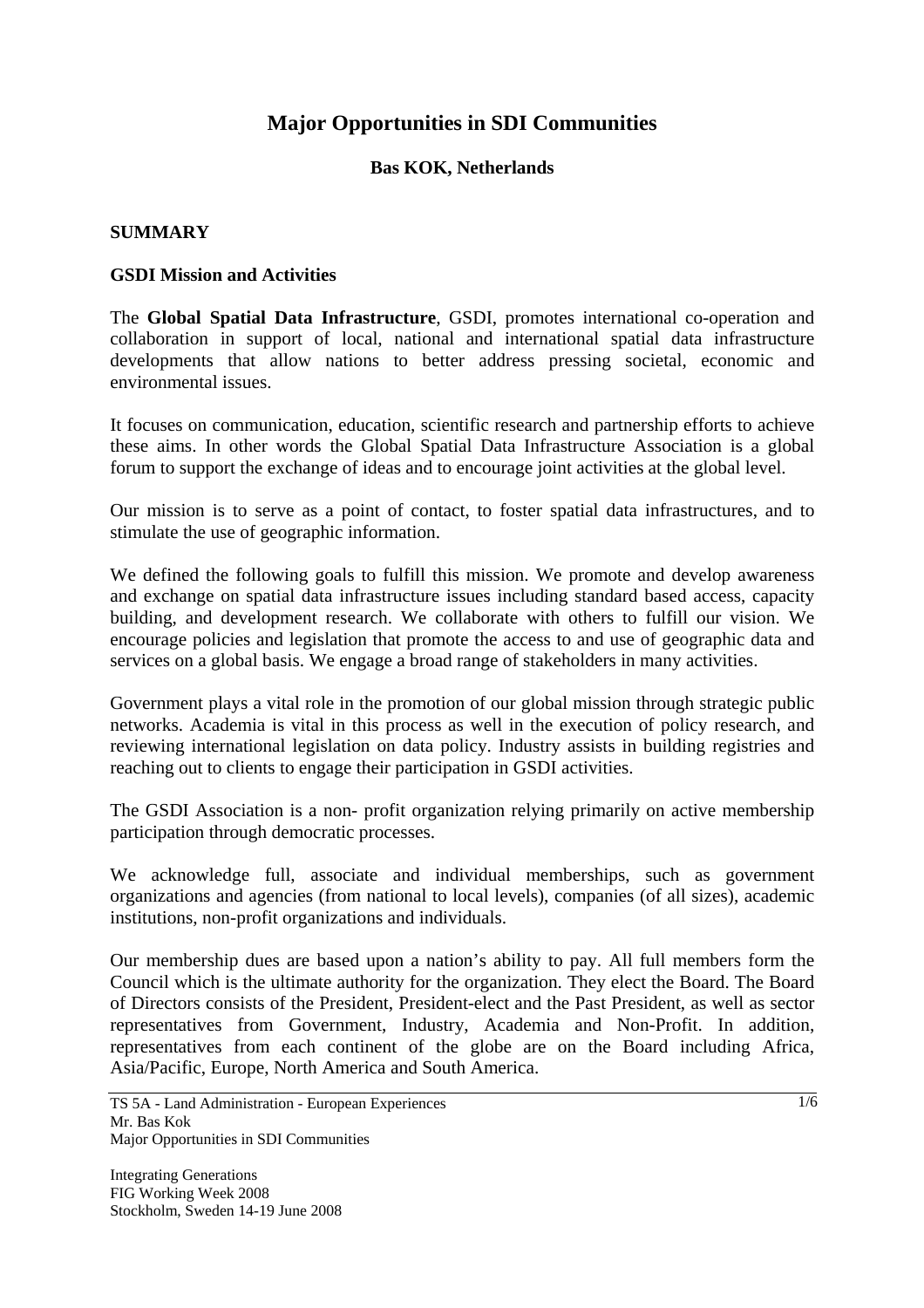GSDI provides a news list on news@gsdi.org with1600 subscribers and monthly Regional Newsletters for Africa, Latin America and Asia/Pacific in electronic form. We also provide E mail Discussion Forums.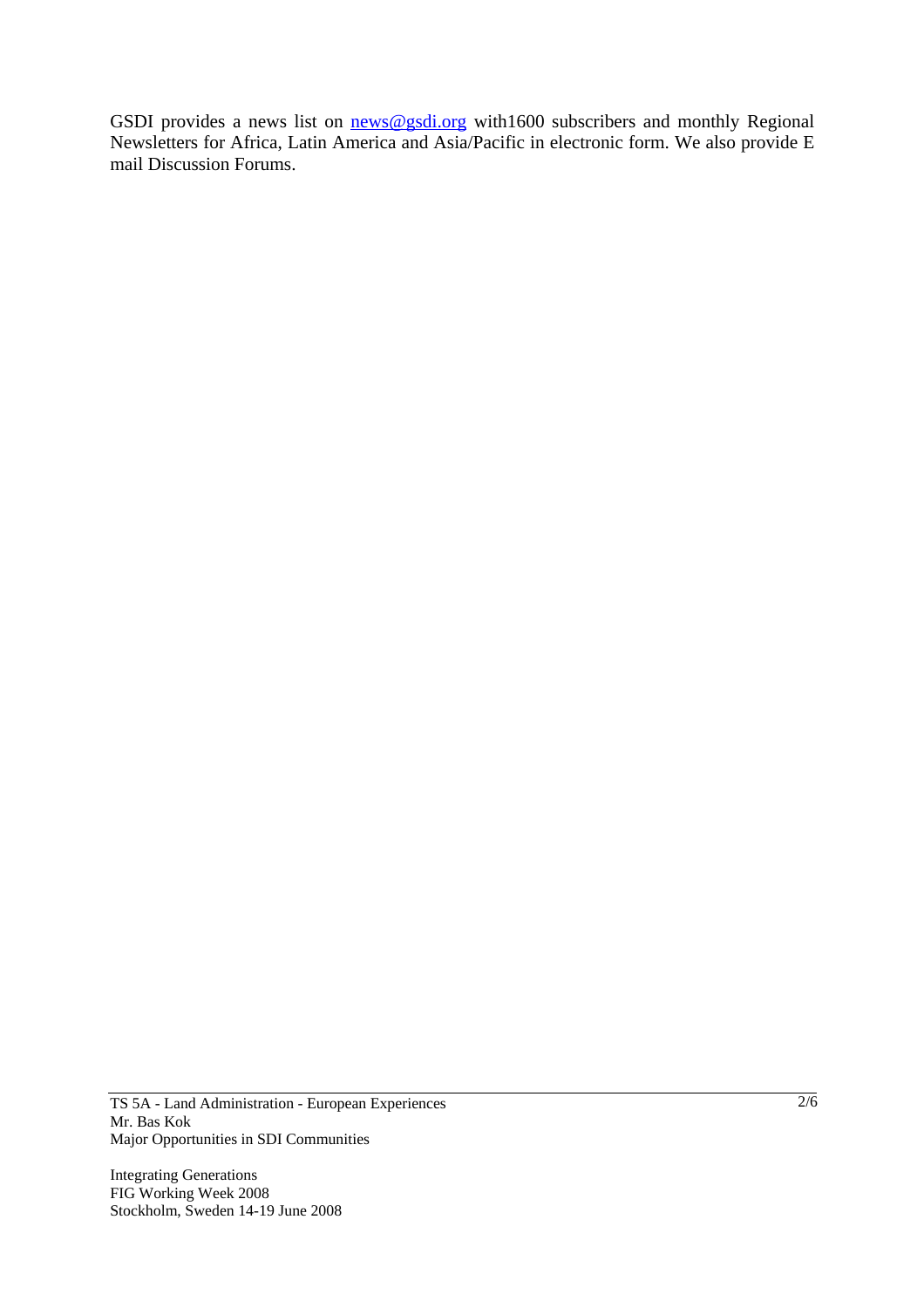# **Major Opportunities in SDI Communities**

# **Bas KOK, Netherlands**

#### **INTRODUCTION**

#### **GSDI Achievements and Results**

The SDI cookbook is available on our website and is broadly used. For the future we are trying to improve the cookbook. It is a living document. Previous editions have been translated in to Spanish and Chinese.

The Knowledge Portal on Geographic Information Network was introduced at the GSDI 10 conference in February of this year. Its goal is to enhance communication and share knowledge among professionals of the global GI community.

The GSDI Association Sponsored Projects Committee works on a Small Grants program. This program stimulates GSDI involvement at the regional level and it stimulates the initiation or the expanding of spatial data infrastructure activities. Grants are provided to various organizations in the world. The program is funded by the Federal Geographic Data Committee with contributions from URISA's GIS Corps, ESRI, Global Map, and Intergraph. The fifth call for proposals will be launched later this year.

Important partners in the communication and commitment building process are currently:

1. the UN Economic Commission for Africa, Committee for Development: GEO,

2. Pan American Institute for Geography and History and Permanent Committee for GIS information for the Americas,

3. Permanent Committee on GIS Infrastructure for Asia and the Pacific,

- 4. Euro-Geographics
- 5. and European Umbrella Organization for Geographic Information (EUROGI)
- 6. and the UN Geographic Information Working Group

They all played a vital role in organizing the ten GSDI conferences between 1996 till February this year.

The other global and regional organisations to

Other international bodies we cooperate with to achieve our goals is the International Federation of Surveyors (FIG), International Cartographic Association, Society for Photogrammetry and Remote Sensing (ISPRS) and the International Steering Committee for Global Mapping (ISCGM). The GSDI Association is a member of the Joint Board for Geospatial Information Societies (JBGIS), which is the coalition of international geospatial societies.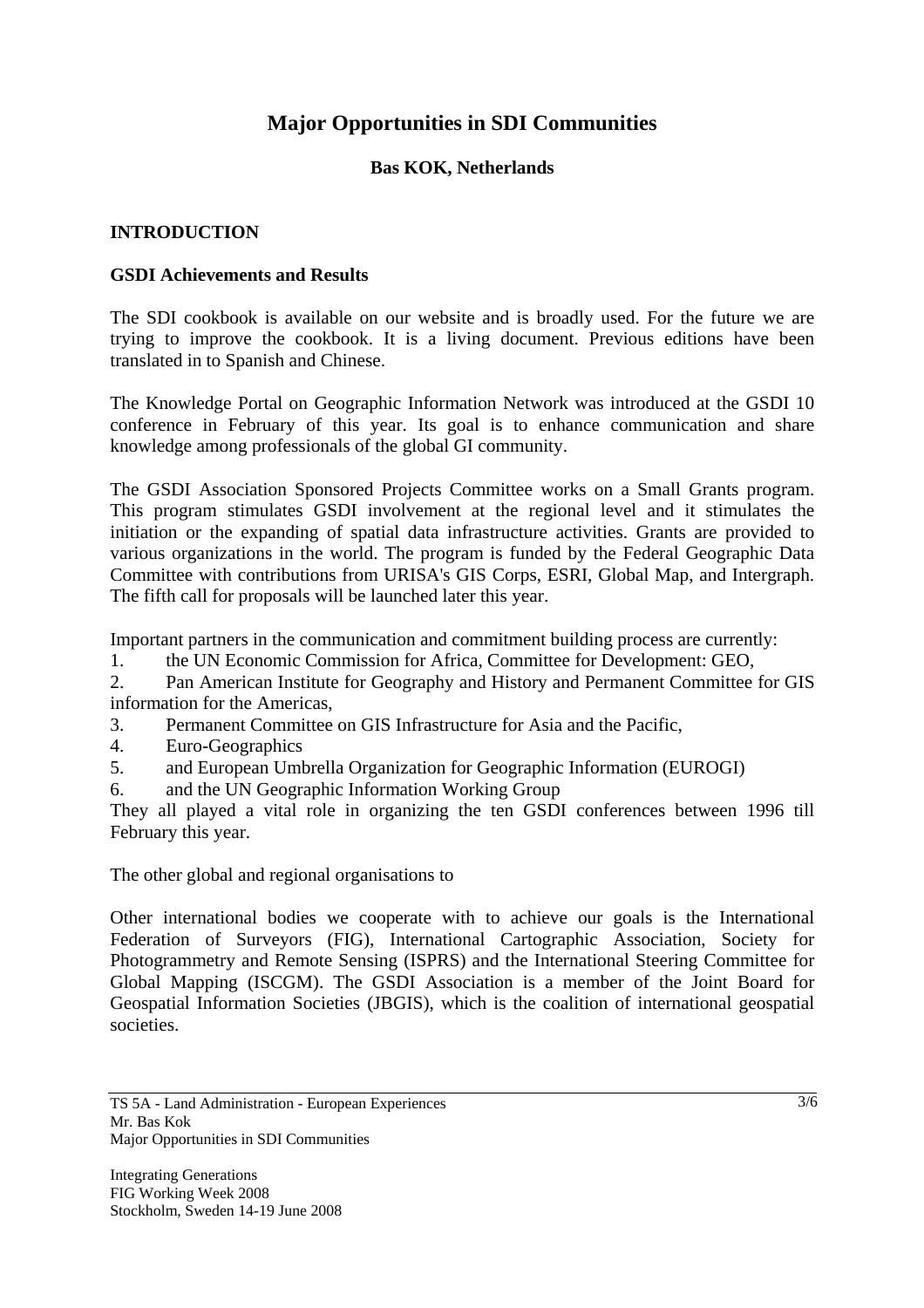Capacity building in the regions is becoming increasingly important all over the world. The GSDI organization facilitates capacity building in providing a network, expertise and experience. Cooperation between GSDI and the Permanent Committee on GIS Infrastructure in the Asia Pacific is an excellent example of successful cooperation in the capacity building process. An example is the development of a vision for the creation of spatially enabling government, which is a way for governments to use spatial data infrastructures in their activities and improve services to citizens.

# **Ten Years of SDI Successes Throughout the World.**

During the nineties SDI's were being introduced by the US government.

The European GI community was lobbying the European Commission to take a leading role in the development of a European Spatial Data Infrastructure.

Subsequently GSDI conferences, as important drivers for successful SDI implementation, were held and roundtables were organized to discuss the institutional framework of SDI's, and necessary next steps.

At the end of the nineties spatial data infrastructures became a hot topic with the responsible policy makers and politicians. They became aware of sought consensus on SDI legal framework and institutional issues. The GSDI association initiated the introduction of SDI concepts in all parts of the world.

At the turn of the century, SDI's were clearly becoming a useful concept for policy making and effective government worldwide.

Today, we are at a stage of development worldwide when we can showcase individual success stories in just about every region.

The Spatial Data Infrastructure in Europe is a result of a long process of making the right advances at the right moment using the right mechanisms. The success to SDI implementation requires vision, legislation and commitment.

During the nineties; the European Commission made use of the strength and of the European professional networks. The vision became a part of European policy documents. Lobbying to the politicians was successful. These conditions were successfully realized by the whole European spatial community and led to the creation of a European Spatial Data Infrastructure for the Environment; also known as INSPIRE.

In the meantime the INSPIRE Directive had been approved by the Council and Parliament. Nowadays the INSPIRE regulation is being implemented in the 27 EU member states. The GSDI 11 conference will be organized in cooperation with INSPIRE and the Dutch Government between June  $15<sup>th</sup>$  and June  $19<sup>th</sup>$  2009 in Rotterdam,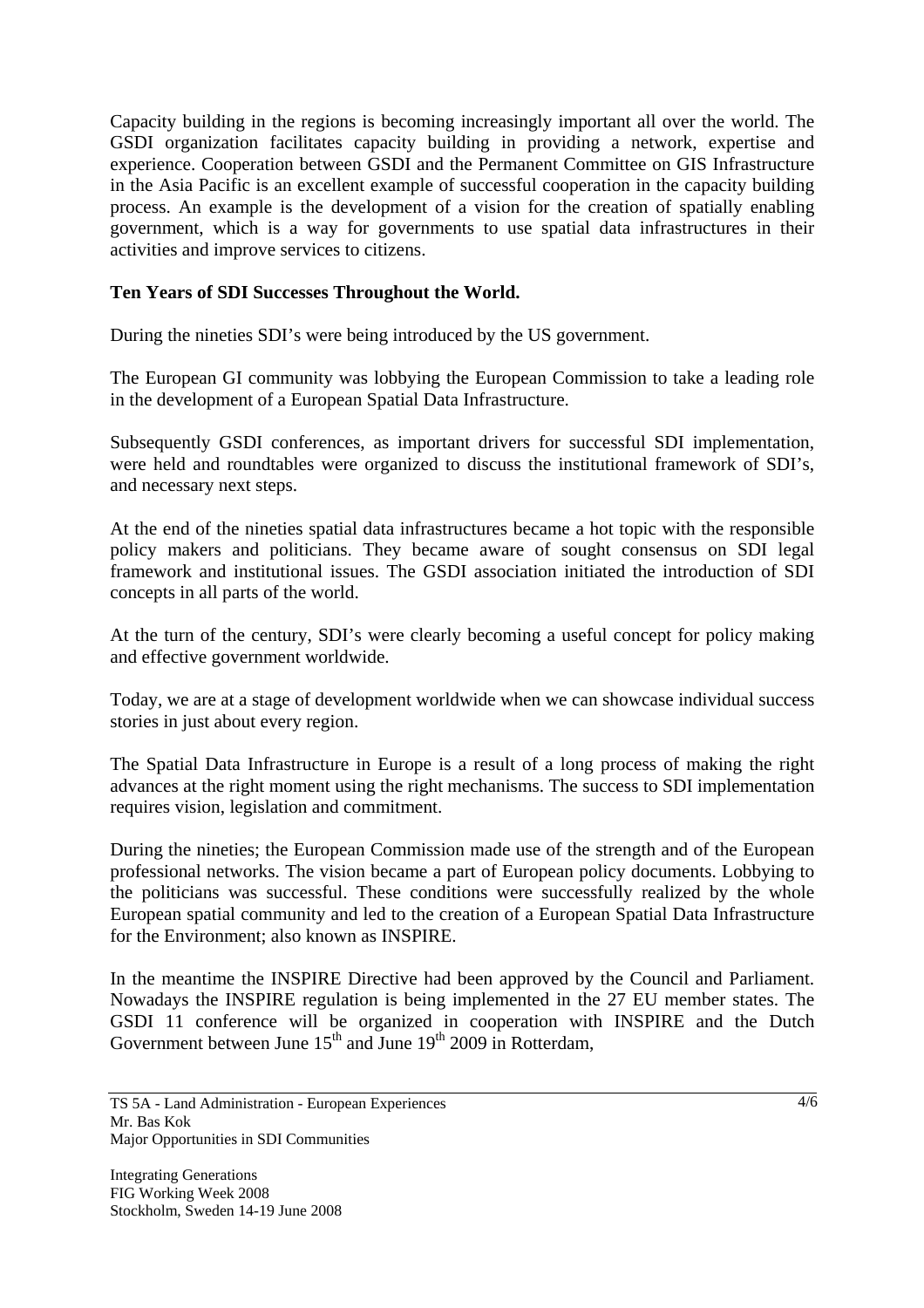One of the main issues of this conference is to show the present state of implementation in each of the 27 EU member states.

The USA has been successful in building and implementing a national spatial data infrastructure. Former Vice President Al Gore played an active role in raising awareness at all levels of government, together with the former US Secretary of Interior Bruce Babbitt, as Chairman of the FGDC.

The Federal Geographic Data Committee is acting as strong advocators in the expansion of the SDI model throughout the world. They made a lot of progress in the US as promoter for data enclosure and towards the development of portals and clearing houses around the globe. Another success to be mentioned is their initiative to develop coordination tools for making more effective use of earth observation systems.

Other important successes can be shown by the Asia Pacific Community and GSDI related to the spatially enabling government issues. The Australian Government has recently introduced this concept as part of their *e*government program. Cooperation agreements with Google Earth and MicroSoft are being established. Google Map now provides to citizens in the State of Victoria, cadastral parcel locations. During the GSDI 12 conference in the Asia Pacific Region many other successful results and examples will be presented.

The departments and public organizations in India and other countries are increasingly making use of space observation data as a part of their SDIs. An impressive observation is that India's industry and knowledge capacities are growing very fast and they are developing new media.

In Canada the government took the initiative to develop a strategy for cooperation between government and different types of user groups such as health and security. Geo Connection Canada is the institute that creates these partnerships often in cooperation with the private sector, universities and knowledge centers.

Also remarkable are the initiatives and successes in the development of the UNSDI and the progress they are making. In addition, the world- wide activities of GEO GEOSS, the global Earth observation system of systems are impressive. More than 30 ministers throughout the world attended their last world summit in Cape Town.

The private sector successes are also changing the scene. Public sector organizations are increasingly making use of these successes. They make agreements with private companies such as Google, ESRI, Intergraph, Digital Earth and OGC for improving access to public sector information.

## **SDI Convergence**

The time is now ripe to bring together all these successes from the different regions throughout the world. The GSDI association will play a facilitating role in this convergence